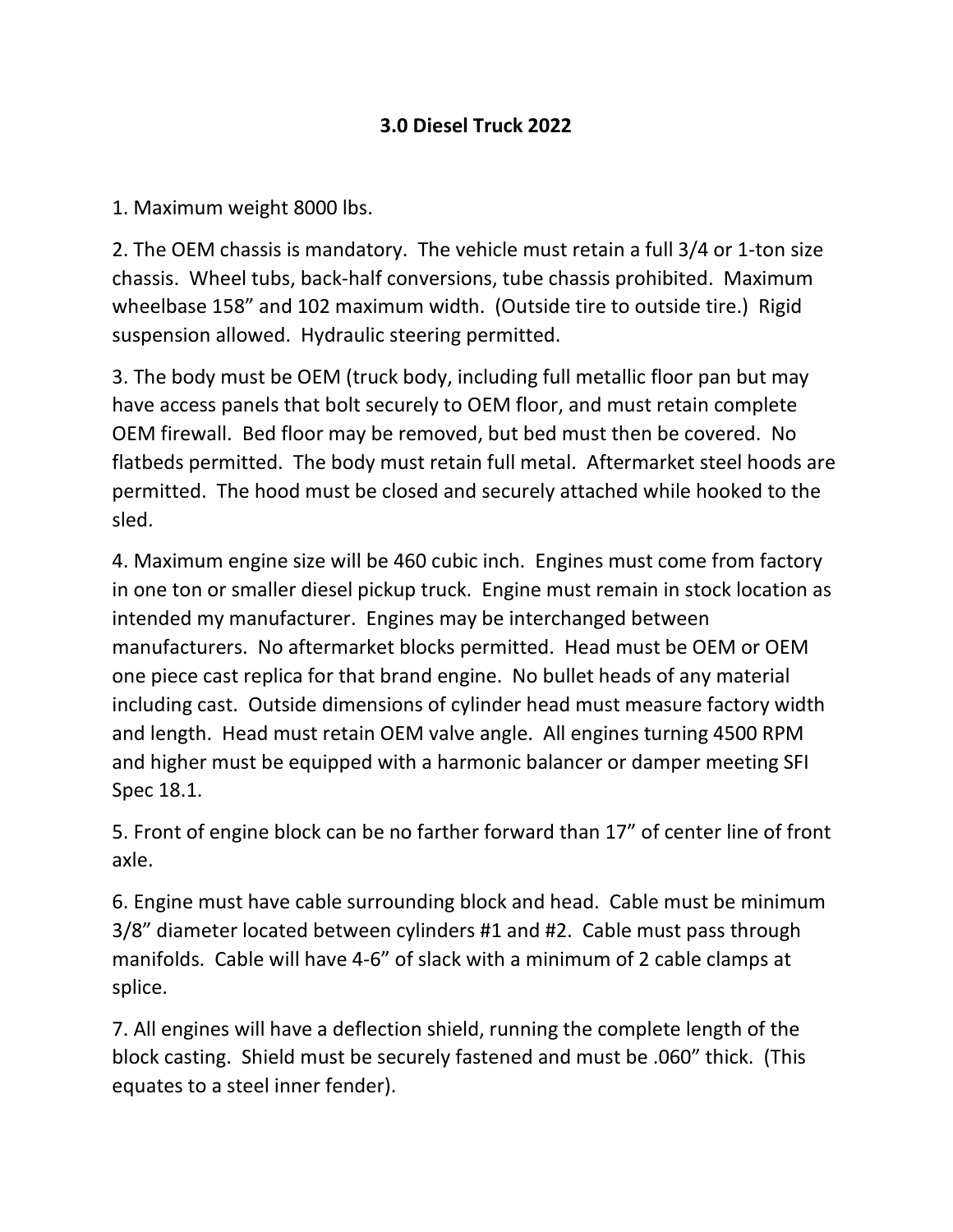8. Hook point must be no closer than 44" of center line of rear axle, hitch height maximum of 26", with a minimum of a 3.75" X 3.0" opening. Hitch point must be easily accessed. No "trick" type hitches permitted. Hitch must be stationary in all directions. Hitch must be frame mounted. Hitch must be mounted center line of rear axle or behind. Hitch must not exceed a maximum of 25" angle from pivot point to hook point. Drawbar height adjustment link if attached to rear differential housing the attaching point must be at axle centerline or below. The drawbar adjusters cannot attach to anything above centerline of the rear axle. The drawbar adjusters cannot attach to anything above centerline of the rear axle. The adjusters must go down from the drawbar. The adjusters can only go straight downward vertically or towards rear differential housing. No slotting of holes for adjuster attachment. No hitch supports or adjusters fastened to the rear axle housing shall be above the centerline of the rear axle. Pivot pin of drawbar can be no farther forward than center line of the rear axle.

Hook loop must be a minimum of 2.00 square inches total material at any point (1 in x 1 in), must be made of steel, and not more than 1.5 X 1.5 at hook point.

9. Secondary hitch recommended. Minimum of 3/8" steel, located 12" below primary hitch on the same vertical plane. (You should be able to look directly through both at the same time—they need to be lined up.)

10. Competitors must make provisions at tech officials' request to allow inspection of the compressor wheel and housing.

The turbocharger is smooth faced intake housing, limited to a maximum of 3.0" inlet, (no map ring) with all air entering through the 3.0" opening. Intake wheel must protrude 1/8 inch inside of opening. Bore will be checked with 3.005" turbo plug. Plug must not be able to enter inducer bore and contact wheel. The vehicle driver will be responsible for making compressor wheel accessible for tech personnel to measure bore and inspect compressor wheel if needed. No removable plugs or reducers allowed reducing the legal spec. A SCTPA Legal 2.6 Smooth Bore Turbo charger is permitted in the class.

11. All vehicles must be equipped with upward pointing exhaust located either directly behind cab or out of truck hood. Two 3/8 inch dimeter bolts must be placed through the exhaust pipe in a cross pattern within 1" of each other and no more than 6" away from turbo outlet.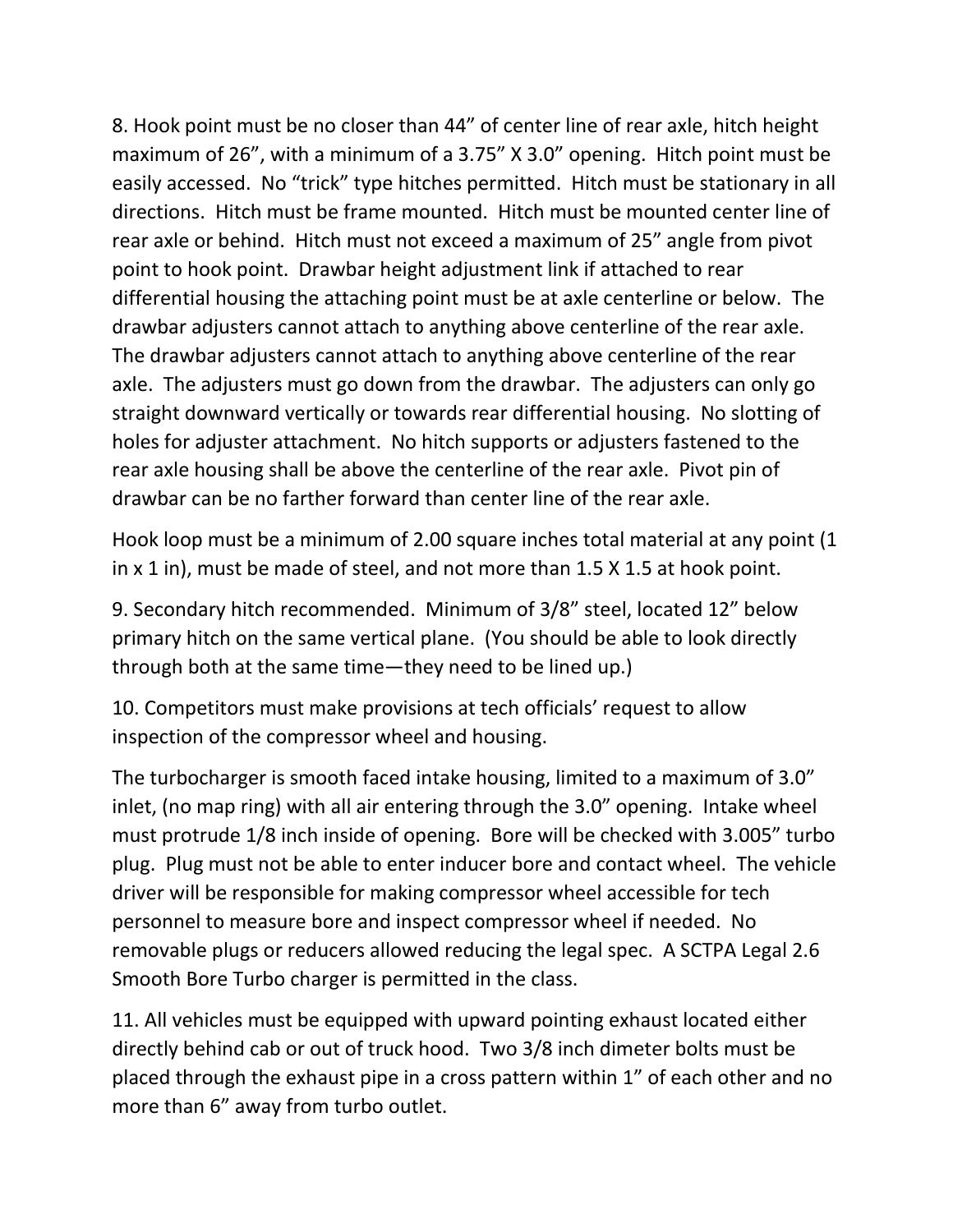12. Intercoolers allowed. Dumping or draining intercoolers without a catch pan within 100 feet of competition track is prohibited.

13. Water injection is prohibited. All components must be removed from the truck.

14. Safety switch (guillotine) must shut off air to diesel engines. Switch will be securely mounted to back of vehicle. A 2 inch or bigger solid ring must be attached to end of switch. Ring must be zip tied to switch bracket. Switch must also be able to be activated in the cab while driver is secured in vehicle.

15. Maximum of one P-pump up to P7100 allowed. Ag governors permitted. The use of multiple high pressure common rail fuel pumps is legal. Multiple HPOP is legal. Electronic fuel injection is permitted. A 3-way dump valve mounted before the injection pump is mandatory which can be operated by the driver while strapped in the seat.

16. Hand throttles are permitted. Throttles will have a dead man throttle that will automatically return to a closed position. Throttles will work in a forward to reverse motion, forward being open. Two springs will be required on the hand throttle and one spring on the injection pump. Diesel fuel only. No propane, NO2, or any other oxygen enhancers or compressibles allowed. No water injection permitted.

17. All drivers must have a valid driver license. A full fire suit SFI jacket, pants, helmet, and seatbelt/restraint must be worn.

18. Tires must be DOT approved with a maximum size of 35 x 12.50. No studded tires or tire chains. No alterations to tires permitted. No bar or terra tires. Dual rear wheels are permitted on rear axle only. Maximum of 6 tires.

19. Front hanging weights are allowed. They must not exceed 60 inches forward from the centerline of front axle. Ballast may be added in the bed of the truck but must be securely fastened. Maximum weight including driver is 8000 pounds.

20. Drive train will consist of the following: Any front axle, any transfer case and any rear axle. No planetaries permitted. Any form of hydraulic steering permitted.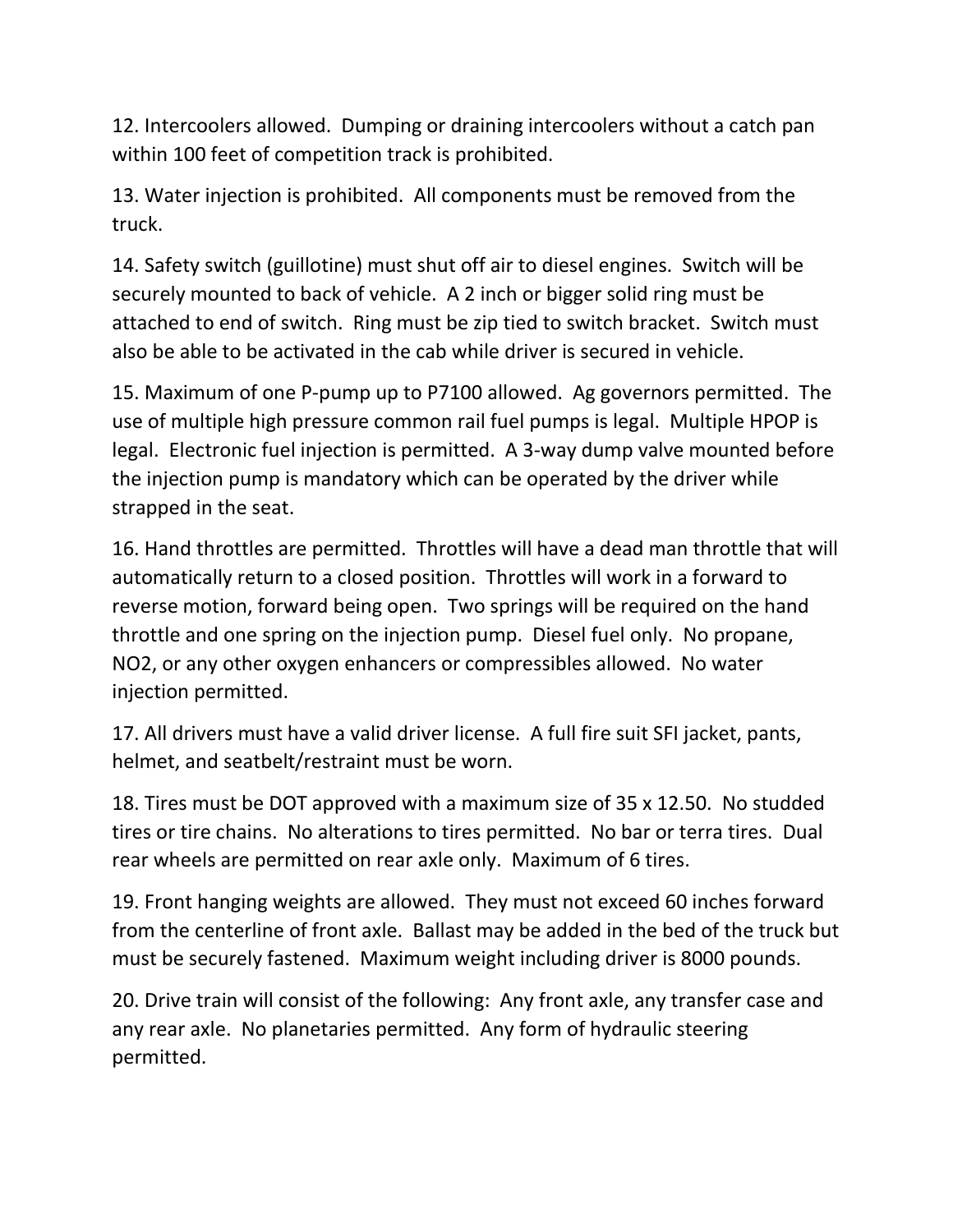21. Suspension—Traction bars and devices are permitted. Raising and lowering of vehicle height with suspension modifications is permitted. No air bags. Rear suspension may be made solid (welded or bolted).

22. Axle shields are required. Shield to be .060" thickness. Shield not to be mounted to axle ends or hug bolts. A hole may be cut in one to allow locking in of hubs.

23. Transmission, Automatic: Non-OEM transmissions are permitted. After market torque converters, valve bodies and internal components are permitted. Any non-OEM floor-mounted automatic transmission shifter must be equipped with a spring-loaded positive reverse lockout device to prevent the shifter from accidentally being put into reverse gear. A functional neutral safety switch is mandatory. All transmission lines must be metallic or high pressure-type hose. All vehicles with engines running 4500 RPM or more and using an automatic transmission must be equipped with a transmission shield meeting SFI Spec 4.1 and must be labeled accordingly. A blanket-type shield is permitted; it must be approximately labeled as meeting SFI Spec 4.1 and it must extend from the rear of the block to the front of tail housing with a minimum six-inch overlap where it is fastened. All non-blanket shields must incorporate two (or one, per manufacturers instructions) 3/4 inch by 1/8 inch straps that bolt to the shield labeled as meeting SPI Spec 4.1. all vehicles with engines running 4500 RPM or more and using an automatic transmission must be equipped with a flex plate meeting a minimum SFI Spec. 29.1 and be covered by a flex plate shield meeting SFI Spec 30.2

24. Transmission, Manual: Non-OEM transmissions are permitted. Aftermarket internal components are permitted. A clutch meeting minimum SFI Spec 1.1 or 1.2 is mandatory on all vehicles. All manual transmission must be clutch assisted. Sequential shifters are prohibited. All vehicles equipped with a manual transmission must have a flywheel shield labeled as meeting minimum SFI Spec 6.3 or greater. Applications for which an SFI Spec flywheel shield is not available may use a properly attached SFI4.1 or 4.2 blanket that completely covers the bell housing; it must be attached to the block and extend rearward to the transmission with a minimum six inch overlap where it is fastened.